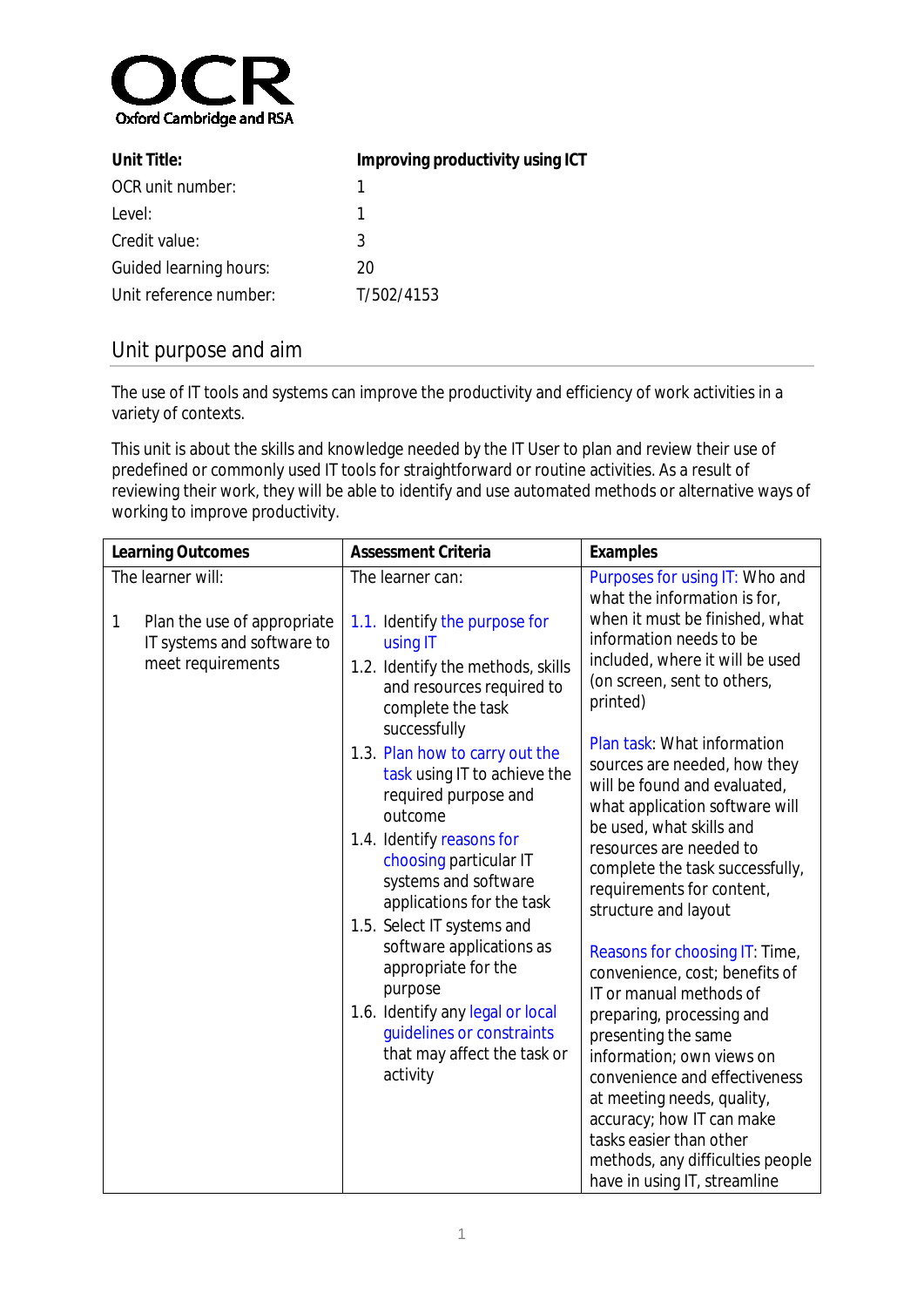|                | <b>Learning Outcomes</b>                                                                           | <b>Assessment Criteria</b>                                                                                                                                                                                                                                                                                                                          | <b>Examples</b>                                                                                                                                                                                                                                                                                                                                                                                                                                                                                                           |
|----------------|----------------------------------------------------------------------------------------------------|-----------------------------------------------------------------------------------------------------------------------------------------------------------------------------------------------------------------------------------------------------------------------------------------------------------------------------------------------------|---------------------------------------------------------------------------------------------------------------------------------------------------------------------------------------------------------------------------------------------------------------------------------------------------------------------------------------------------------------------------------------------------------------------------------------------------------------------------------------------------------------------------|
|                |                                                                                                    |                                                                                                                                                                                                                                                                                                                                                     | business processes, increase<br>productivity<br>Legal or local guidelines or<br>constraints: May include data<br>protection, copyright, software<br>licensing, security;<br>organisational house-style or<br>brand guidelines                                                                                                                                                                                                                                                                                             |
| $\overline{2}$ | Use IT systems and<br>software efficiently to<br>complete planned tasks                            | 2.1 Identify automated<br>routines to improve<br>productivity<br>2.2 Use automated routines<br>that aid efficient<br>processing or presentation<br>2.3 Complete planned tasks<br>using IT                                                                                                                                                           | <b>Automated routines: Short</b><br>cuts, customised menus and<br>tool bars, run pre-set macros,<br>templates                                                                                                                                                                                                                                                                                                                                                                                                             |
| 3              | Review the selection and<br>use of IT tools to make<br>sure that work activities<br>are successful | 3.1<br>Review outcomes to make<br>sure they meet the<br>requirements of the task<br>and are fit for purpose<br>3.2 Decide whether the IT<br>tools selected were<br>appropriate for the task<br>and purpose<br>3.3 Identify the strengths and<br>weaknesses of the<br>completed task<br>3.4 Identify ways to make<br>further improvements to<br>work | Review outcomes: Evaluate the<br>quality of the information used,<br>produce drafts, review against<br>initial plans, check with<br>intended audience, effect of<br>own mistakes on others<br>IT tools selection: Time taken,<br>convenience, cost, quality,<br>accuracy<br><b>Strengths and weaknesses:</b><br>Format, layout, accuracy, clarity<br>for audience<br><b>Improvements to work: Correct</b><br>mistakes, avoid affecting other<br>people's work, better ways of<br>doing things, learning new<br>techniques |

# Assessment

All ITQ units may be assessed using any method, or combination of methods, which clearly demonstrates that the learning outcomes and assessment criteria have been met. Assessments must also take into account that an activity will typically be 'straightforward or routine' because:

- the task or context will be familiar and involve few factors (for example, time available, L. audience needs, message, structure); and
- the techniques used will be familiar or commonly undertaken. $\mathbf{r}$